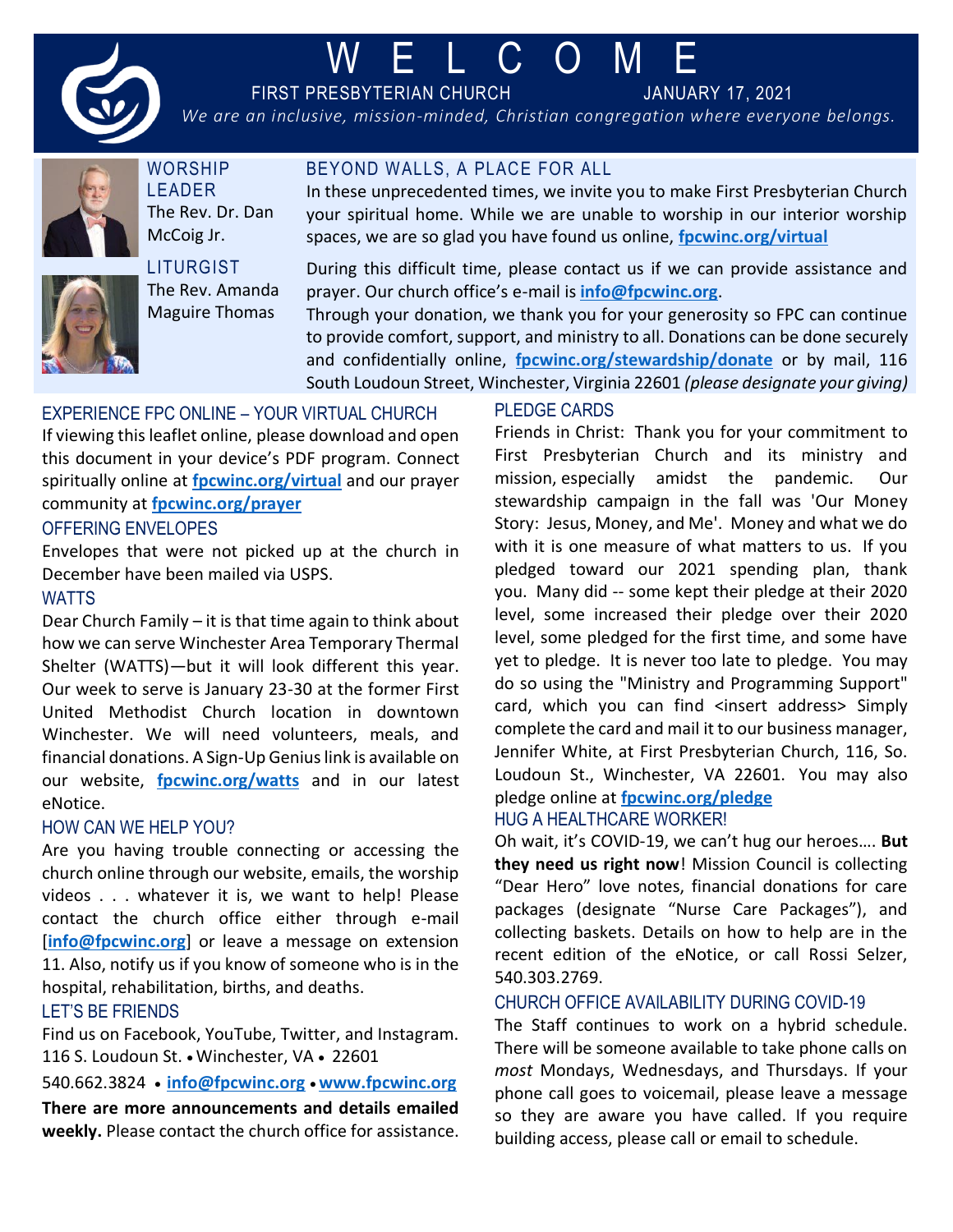# V I R T U A L W O R S H I P

Second Sunday after the Epiphany • January 17, 2021 • 10:00 AM FIRST PRESBYTERIAN CHURCH OF WINCHESTER

GATHERING *The Holy Spirit Calls Us Together as People of God*

#### **WELCOME AND ANNOUNCEMENTS**

**PRELUDE** "Precious Lord, Take My Hand" Amy Bowman, piano array array arr. Marilyn Ham

#### **CALL TO WORSHIP**

Leader: Come and see the grace of God,

- **All: Christ our teacher and our friend.**
- Leader: Come and see the son of God,
- **All: Christ our healer and salvation.**
- Leader: God is moving in this place.
- **All: Come and see! Come and see.**

**HYMN** "I, the Lord of Sea and Sky" **HERE I AM** HERE I AM

*Due to copyright permission and licensing requirements, FPC is unable to re-print the music and text. The published hymn can be found in the Presbyterian hymnal, "Glory to God", as hymn number 69.*

COPYRIGHT: Text © 1981, 2000 OCP Music Harm. © 2011 Alfred V. Fedak

#### **PRAYER OF CONFESSION**

Holy God, we confess that we do not always love our neighbor. We confess that we have despised others, even to the point of hatred. We confess that we have been hurt by others. We confess that forgiveness and reconciliation at times are just impossible for us. We know that nothing is impossible in You. We come to You, seeking healing and wholeness for us. Help us, whenever possible, to live in peace with others, to seek reconciliation and healing and forgiveness. For Your Son came and lived among us, was betrayed and denied, abused and put to death. He rose again, and came with the message of peace to those who had denied him and abandoned him. May we walk in his ways. Amen.

#### **ASSURANCE OF PARDON**

For nothing is impossible with God. There is no place you can go, no end of the earth you can run, where God cannot find you. There is nothing on earth or beyond death that can separate you from the love of God in Christ Jesus our Lord. You are forgiven. You are loved. You are reconciled to God. Go and live with the love of God. Amen.

WORD *God Speaks to Us in Scripture, Preaching, and Song*

#### **CHILDREN'S MOMENT** Todd Bowman

**SONG** "Another in the Fire" Aikens Family with New Stone Ensemble

#### **SCRIPTURE** John 1:43-51 and 1 Samuel 3:1-20

The next day Jesus wanted to go into Galilee, and he found Philip. Jesus said to him, "Follow me." Philip was from Bethsaida, the hometown of Andrew and Peter. Philip found Nathanael and said to him, "We have found the one Moses wrote about in the Law and the Prophets: Jesus, Joseph's son, from Nazareth." Nathanael responded, "Can anything from Nazareth be good?" Philip said, "Come and see."

Jesus saw Nathanael coming toward him and said about him, "Here is a genuine Israelite in whom there is no deceit." Nathanael asked him, "How do you know me?" Jesus answered, "Before Philip called you, I saw you under the fig tree." Nathanael replied, "Rabbi, you are God's Son. You are the king of Israel."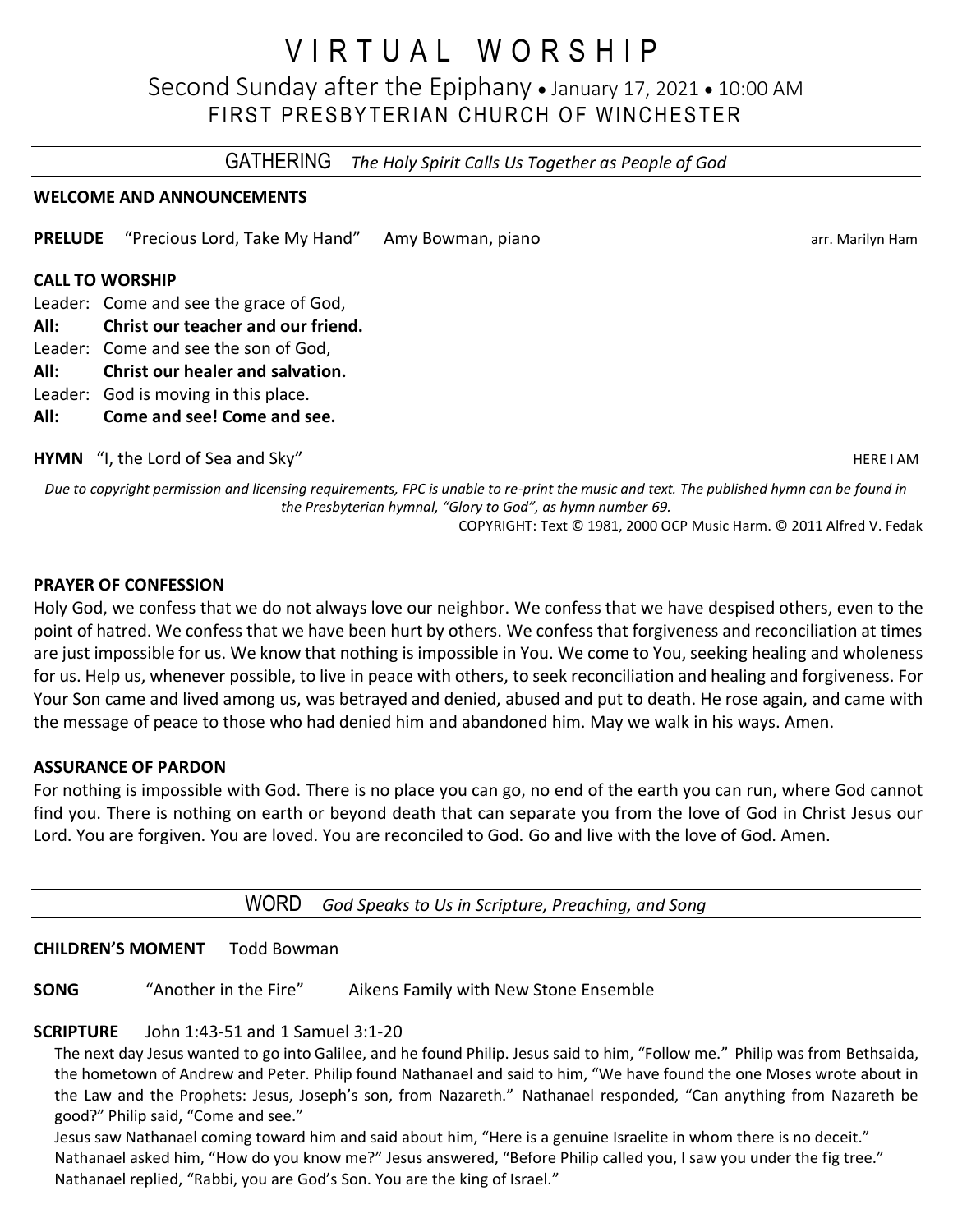Jesus answered, "Do you believe because I told you that I saw you under the fig tree? You will see greater things than these! I assure you that you will see heaven open and God's angels going up to heaven and down to earth on the Human One."

#### *Samuel's Call*

Now the boy Samuel was serving the Lord under Eli. The Lord's word was rare at that time, and visions weren't widely known. One day Eli, whose eyes had grown so weak he was unable to see, was lying down in his room. God's lamp hadn't gone out yet, and Samuel was lying down in the Lord's temple, where God's chestwas.

The Lord called to Samuel. "I'm here," he said.

Samuel hurried to Eli and said, "I'm here. You called me?"

"I didn't call you," Eli replied. "Go lie down." So he did.

Again the Lord called Samuel, so Samuel got up, went to Eli, and said, "I'm here. You called me?"

"I didn't call, my son," Eli replied. "Go and lie down."

(Now Samuel didn't yet know the Lord, and the Lord's word hadn't yet been revealed to him.)

A third time the Lord called Samuel. He got up, went to Eli, and said, "I'm here. You called me?"

Then Eli realized that it was the Lord who was calling the boy. So Eli said to Samuel, "Go and lie down. If he calls you, say, 'Speak, Lord. Your servant is listening.'" So Samuel went and lay down where he'd been.

Then the Lord came and stood there, calling just as before, "Samuel, Samuel!"

Samuel said, "Speak. Your servant is listening."

The Lord said to Samuel, "I am about to do something in Israel that will make the ears of all who hear it tingle! On that day, I will bring to pass against Eli everything I said about his household—every last bit of it! I told him that I would punish his family forever because of the wrongdoing he knew about—how his sons were cursing God, but he wouldn't stop them. Because of that I swore about Eli's household that his family's wrongdoing will never be reconciled by sacrifice or by offering."

Samuel lay there until morning, then opened the doors of the Lord's house. Samuel was afraid to tell the vision to Eli. But Eli called Samuel, saying: "Samuel, my son!"

"I'm here," Samuel said.

"What did he say to you?" Eli asked. "Don't hide anything from me. May God deal harshly with you and worse still if you hide from me a single word from everything he said to you." So Samuel told him everything and hid nothing from him.

"He is the Lord, " Eli said. "He will do as he pleases."

So Samuel grew up, and the Lord was with him, not allowing any of his words to fail. All Israel from Dan to Beer-sheba knew that Samuel was trustworthy as the Lord's prophet.

THANKS *The People of God Respond to God's Word*

#### **PRAYERS OF THE PEOPLE AND THE LORD'S PRAYER**

[...the petitions conclude...] And now as Christ taught us, we are bold to pray... Our Father, who art in heaven, hallowed be thy name, thy kingdom come, thy will be done, on earth as it is in heaven. Give us this day our daily bread; and forgive us our debts, as we forgive our debtors; and lead us not into temptation, but deliver us from evil. For thine is the kingdom, and the power, and the glory, forever. Amen.

#### **OFFERTORY**

Friends, our giving is one way of saying thank you to God for what God has given us. It's an act of gratitude. It is also an act of worship. Just as we present our words in liturgy and song and prayer to God, we present a portion of the fruit of our work to God, our money. May we reflect on what we have been given and respond by giving generously to the work of God through this community.

**SONG** "Jesus, Friend of Sinners" Phil Griffin and the New Stone Ensemble Manument Mark Hayes

*You can send your offering via USPS [116 S. Loudoun St., Winchester, VA 22601] or you can give electronically using the "Donate" button on our website. If you use the PayPal app, send it to [administrator@fpcwinc.org](mailto:administrator@fpcwinc.org) Thank you. [<https://fpcwinc.org/stewardship/donate>]*